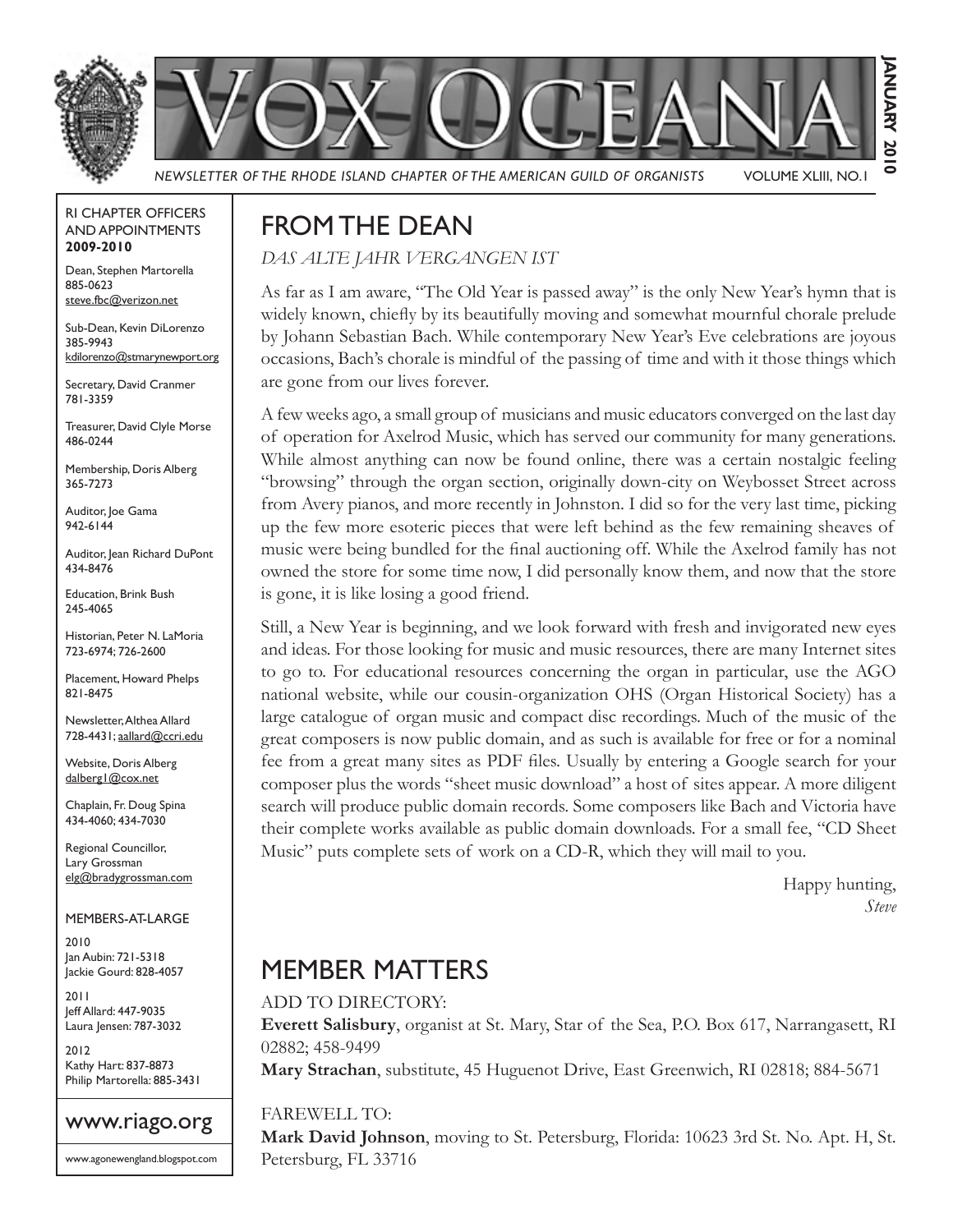# EVENTS

## **Sunday, January 10, 7:00 pm:**

Choral Evensong in celebration of the Feast of The Epiphany presented by the Choir of St. Paul's, Wickford. **Mark Steinbach**, DMA, Director of Music. Works of Morley and Cornelius. The Old Narragansett Church, Church Lane, Wickford. Dress warmly and bring flashlights. Reception. 401-294-4357

## **Sunday, January 31, 2:00 pm:**

Concert at Central Congregational Church (see ad on page 3). Free. Donations accepted for RIAGO Scholarship Fund.

## **Saturday, February 27, 7:30pm:**

Harpsichordist **Paul Cienniwa** in recital: music of Bach, Couperin, Scarlatti and the world premiere of a work by Larry Thomas Bell. Hawes Room at Trinity Church, One Queen Anne Square, Newport. \$25 General Admission (\$22.50 online); \$22.50 Students/Seniors/Military; \$10 Ages 6-18; handicapped accessible. Tickets/directions/ parking/info: www.newportbaroque.org, 401-855-3096.

## **Friday, February 26, 8:00 pm:**

Acclaimed organist **Stephen Hamilton** performs Marcel Dupré's Le Chemin de la Croix with the poems read in French. The performance will take place at the Cathedral of SS. Peter and Paul, Providence on the mighty Casavant.

## ELSEWHERE IN NEW ENGLAND:

#### **Sunday, January 3, 3:30 pm:**

Church of the Transfiguration, Orleans, MA

Gloriæ Dei Artes Organists, **David Chalmers**, **James Jordan**, and **SharonRose Pfeiffer**, perform in concert on the E.M. Skinner organ. This concert celebrates the Feast of Epiphany, and includes masterworks by Bach, Reger, Duruflé, and Buxtehude. Tickets are \$25, \$20 seniors, 18 and under free. Call 508-240-2400 for reservations.

# AGO CERTIFICATION

Those interested in taking an AGO certification exam and who would like some preparatory classes should contact the Dean steve.fbc@verizon.net. Applications are due March 1 for exams given in April and following. More information on the certification program at http://www.agohq.org/education/index.html.

# PLACEMENT LISTING

*Contact Howard Phelps (821-8475) for more information.*

Emmanuel Lutheran Church (ELCA) 11/09 24 Berwick Street, Norwood, MA 02062 The Rev. Edward Saling: 781-762-9457; 781-762-9057 O/D \$24-25/hr (20 hrs) Wicks 2 Man 12 Ranks

# SUBSTITUTE LISTINGS

REPORT ANY CHANGES TO HOWARD PHELPS

#### AVAILABLE SUNDAYS

Clarke, Margaret: 401-726-4128 (all) Gage, Christopher: 401-632-1863 (all) Larkin, Brian: 401-272-8318 (all) Lide, Mary Jane: 401-714-0011 (all) Norton-Jackson, Diana: 401-783-0402 (no RC/weddings, \$150 min.) Phelps, Howard: 401-821-8475 (no RC) Westhaver, Verna: 401-683-2636 (all, interim) Wiant, William: 401-683-3178 (all, weddings/funerals) Zimmermann, Amy: 301-529-0136 (all)

#### NOT AVAILABLE SUNDAYS

Allard, Jeff: 401-447-9035 (funerals) Boucher, Paul: 401-837-4802 (weddings, funerals, including RC) Bush, Brink: 401-245-4065 (weddings, funerals) Cienniwa, Paul: 508-676-8483 (\$150 min) Conboy, Lois: 401-658-3838 Hart, Kathy: 401-837-8873 (weddings, funerals, accompanist) Johnson, Mark D.: 401-996-9796 (no weddings; \$150 funerals) Martorella, Philip: 401-885-3431 (weddings, funerals) Morse, David: 401-486-0244 (no Sunday AM) Nicholson, Nancy: 401-521-9097 (no Sunday AM) Nolan, Robert: 401-884-7172 (weddings, funerals, non-Sun. services) Rankin, Jane B.: 401-884-0669 (funerals) Sobaje, Martha: 401-626-0099 (weddings, funerals, no RC) Tagen, Julie: 401-885-7438 (weddings,funerals) Teitelbaum, Kajsa: 401-965-3304 (Org./Soloist-weddings, funerals) Yoreo, Dorothy: 401-246-1223 (all)

## **SUBMISSIONS**

Deadline: 20th of each month

Submissions: Send Word or Text files to aallard@ccri.edu or to Althea Allard, 166 Suffolk Ave., Pawtucket, RI 02861.

Advertising: Word doc, PDF (print ready), JPG (high resolution), TIFF, or EPS. All files should be grayscale at 300 dpi resolution. Email to camacphee@gmail.com.

## ADVERTISING RATES

1/4-page ad (3.5"W x 5"H): \$18 1/8-page ad (3.5"W x 2.5"H): \$10 Flyers you provide (for RIAGO members): \$10 Make checks out to RIAGO and mail to Althea Allard by the 20th.